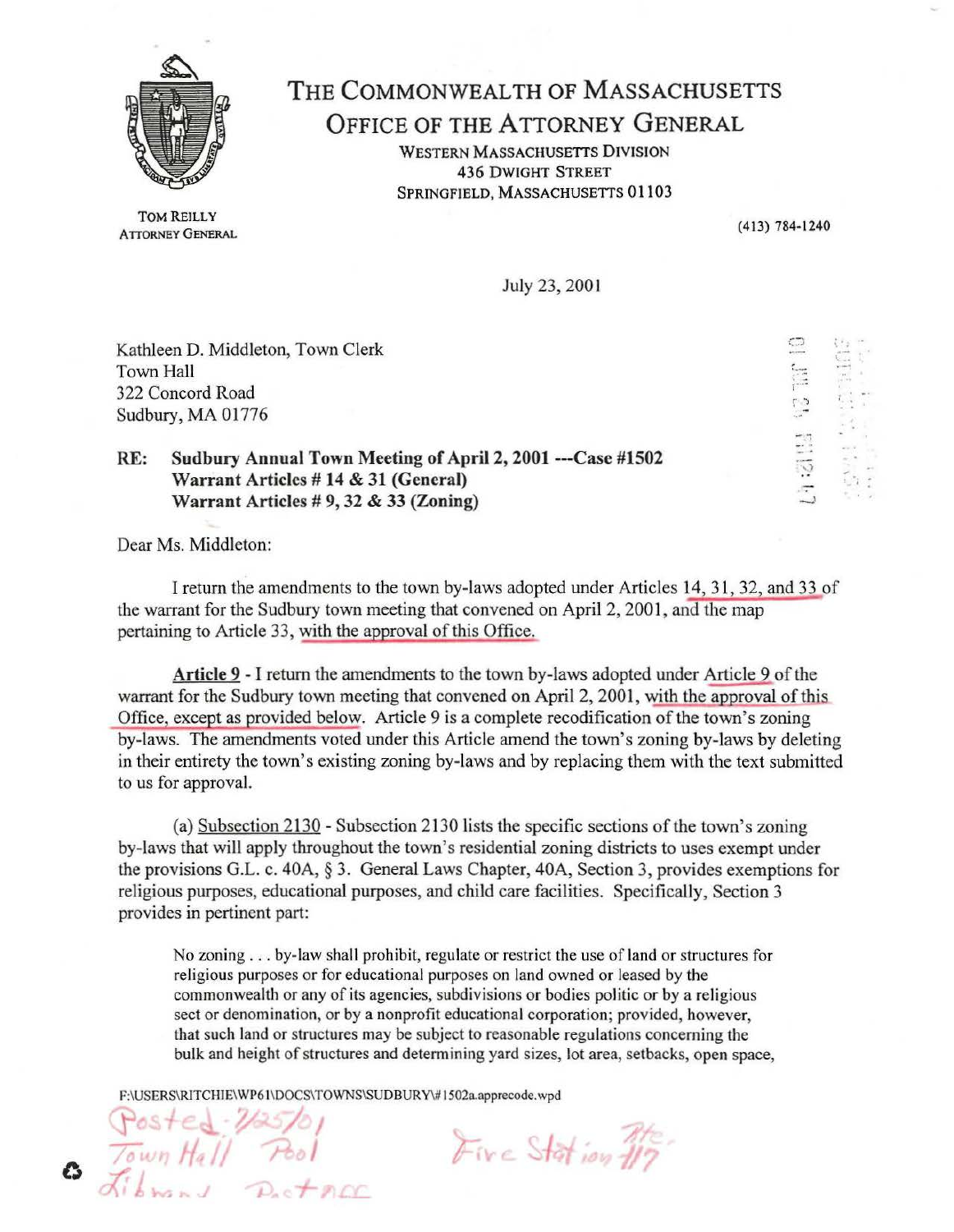

sa ang Pa

# TOWN OF SUDBURY

*Office of the Town Counsel* 

December 11, 2001

Kelli E. Lawrence, Assistant Attorney General Municipal Law Unit 436 Dwight Street Springfield, MA 01103-1317

Re: Sudbury Annual Town Meeting of April 2, 2001-Case #1502 Warrant Article #32 Zoning

Dear Attorney Lawrence:

I refer to your letter of July 23, 2001, (copy enclosed) addressed to Sudbury Town Clerk Kathleen D. Middleton, with reference to Warrant Article #32, Amend Zoning Bylaw, Art. IX,I.H-Flood Plains. This Article (copy enclosed) was forwarded to you for approval. Inadvertently, the "National Flood Insurance Program FIRM Flood Insurance Rate Map, Town of Sudbury, Massachusetts, Middlesex County, comprised of six panels, revision dated November 20, 1998" and the Flood Insurance Study booklet, dated November 20, 1998, which define the Flood District Boundaries, and which were incorporated therein by reference, were not sent to you with the Vote under Article 32.

I have enclosed the maps for your review and approval in connection with Article 32.

If you have questions, please do not hesitate to contact me.

Very truly yours,

Inne *i*  Paul L. Kenny

Town Counsel

CC: Town Clerk Town Manager Town Planner Town Engineer

288 Old Sudbury Road, Sudbury, MA01776 •Tel. (978) 443-8891ext.384 •Fax (978) 443-0756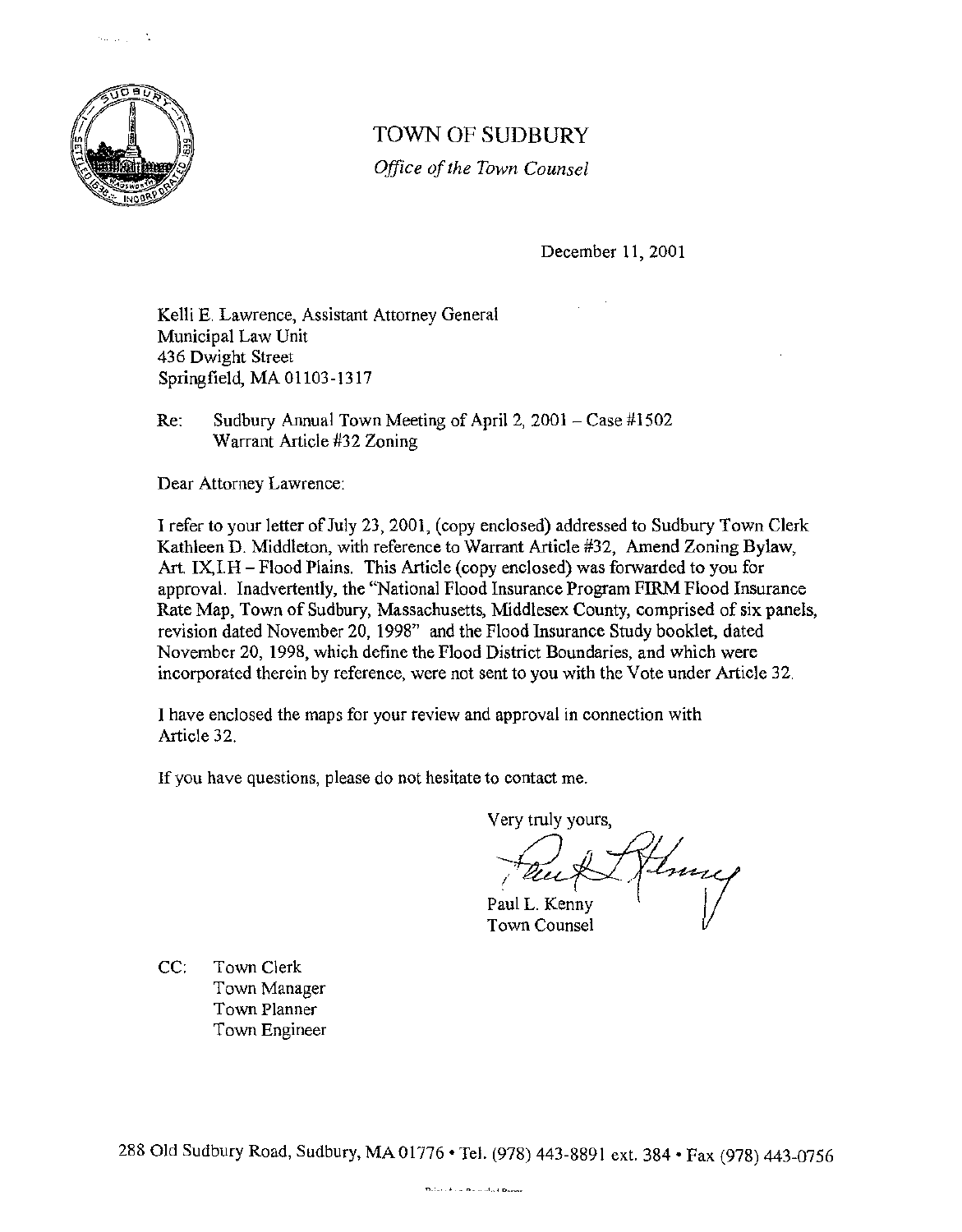

# At a legal meeting of the qualified voters of the

# Town of Sudbury, held April 4, 2001 the following business was transacted under

## ARTICLE 32 - AMEND ZONING BYLAW IX.I.H - FLOOD PLAINS

#### VOTED: In the words of the Article The Moderator declared a two~thirds vote

#### ARTICLE 32. AMEND ZONING BYLAW. ART. IX.l.H - FLOOD PLAINS

To see if the Town will vote to amend Section l.H of Article IX, the Zoning Bylaw, or however otherwise designated, by deleting Part H, "Flood Plains", in Its entirety and substituting therefor a new Part H, as follows:

#### "H. FLOOD PLAINS

#### Flood Plain District Boundaries

The Flood Plain District is herein established as an overlay district. The District includes all "special flood hazard areas inundated by 100-year flood" designated as Zones A. AE, AH, AO and A99, and "floodway areas in Zone AE" on the Flood Insurance Rate Map {FIRM), issued by the Federal Emergency Management Agency (fEMA) for the administration of the National Flood Insurance Program, entitled "National Flood Insurance Program FIRM Flood Insurance Rate Map, Town of Sudbury, Massachusetts, Middlesex County", comprised of six panels, revision date November 20, 1998, indicating the 100-year regulatory flood plain. The exact boundaries of the District may be defined by the 100-year base flood elevations shown on the FIRM and further defined by the Flood Insurance Study booklet dated November 20, 1998. The FIRM and Flood Insurance Study booklet are incorporated herein by reference and are on file with the Town Clerk, Planning Board, Building Official, Conservation Commission and Engineering Department.

#### Floodway Pata

In Zones A, AE, AH, AO, A99, X and O along watercourses that have not had a regulatory floodway designated, the best available Federal, State, local, or other floodway data shall be used to prohibit encroachments in floodways which would result in any increase in flood levels within the community during the occurrence of the base flood discharge.

The areas included in the Flood Plain District are hereby deemed to be subject to seasonal or periodic flooding, and the use of any land in any such area is hereby declared to be dangerous to the health and safety of the occupants thereof, and each said area shall be known as a Flood Plain.";

or act on anything relative thereto.

Submitted by the Director of Public Works/Town Engineer

Atrue copy, Attest:<br>Andrésa Q. Sura

Acting Town Clerk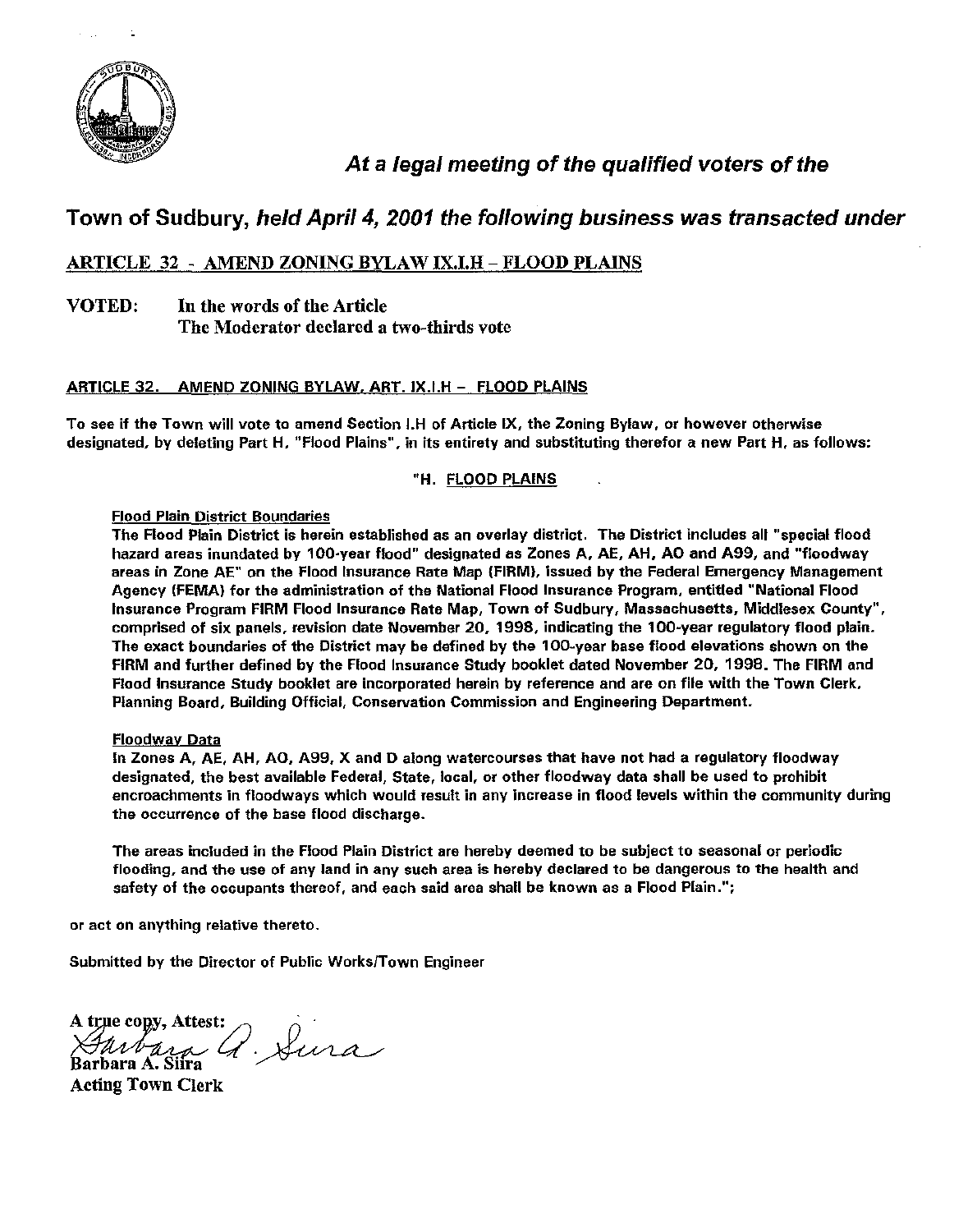

## TOWN OF SUDBURY

*Office of the Town Counsel* **01 DEC 12 PM 4: 34** 

**FOWN CLERK** JDBURY, 1ASS

December 11, 2001

Kelli E. Lawrence, Assistant Attorney General Municipal Law Unit 436 Dwight Street Springfield, MA 01103-1317

Re: Sudbury Annual Town Meeting of April 2, 2001 – Case #1502 Warrant Article #32 Zoning

Dear Attorney Lawrence:

I refer to your letter of July 23, 2001, (copy enclosed) addressed to Sudbury Town Clerk Kathleen D. Middleton, with reference to Warrant Article #32, Amend Zoning Bylaw, Art. IX,I.H - Flood Plains. This Article (copy enclosed) was forwarded to you for approval. Inadvertently, the "National Flood Insurance Program FIRM Flood Insurance Rate Map, Town of Sudbury, Massachusetts, Middlesex County, comprised of six panels, revision dated November 20, 1998" and the Flood Insurance Study booklet, dated November 20, 1998, which define the Flood District Boundaries, and which were incorporated therein by reference, were not sent to you with the Vote under Article 32.

I have enclosed the maps for your review and approval in connection with Article 32.

If you have questions, please do not hesitate to contact me.

Very truly yours,

Inny Paul L. Kenny

**Town Counsel** 

CC: Town Clerk Town Manager Town Planner Town Engineer

288 Old Sudbury Road, Sudbury, MA 01776 · Tel. (978) 443-8891 ext. 384 · Fax (978) 443-0756

r. - J - f'o <sup>I</sup> • In• - ••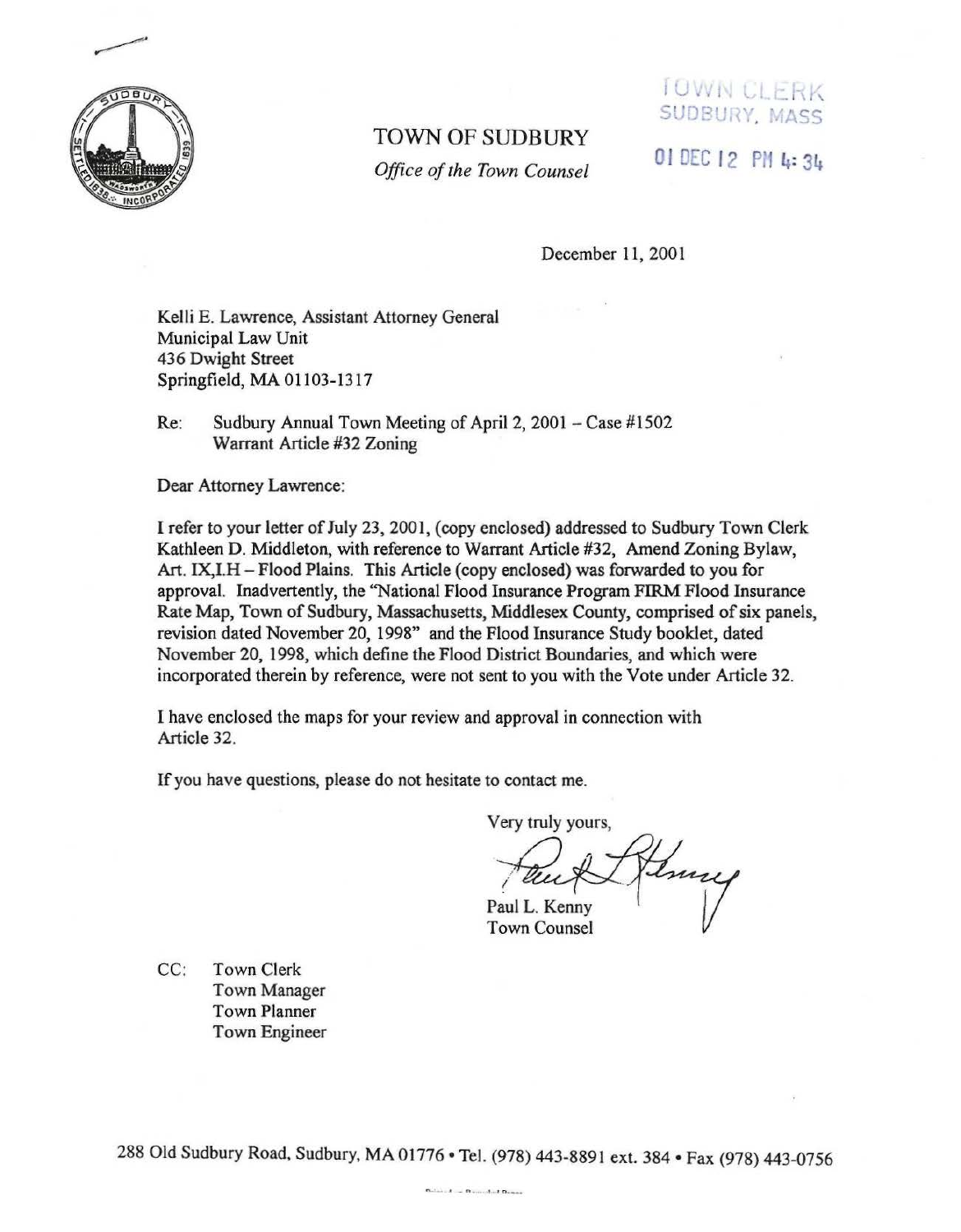parking and building coverage requirements .... No zoning ordinance or bylaw in any city or town shall prohibit, or require a special permit for, the use of land or structures, or the expansion of existing structures, for the primary, accessory or incidental purpose of operating a child care facility; provided, however, that such land or structures may be subject to reasonable regulations concerning the bulk and height of structures and determining yard sizes, lot area, setbacks, open space, parking and building coverage requirements. As used in this paragraph, the tenn "child care facility" shall mean a day care center or a school age child care program, as those tenns are defined in Section nine of chapter twenty-eight A.

It is our view that towns may establish reasonable regulations concerning yard size, lot area, setbacks, open space, parking, and building coverage requirements. Therefore, we caution the town not to apply the provisions of Subsection 2130 in a manner that infringes on the rights given to certain uses under G.L. c. 40A, § 3.

(b) Subsection 2325 - Subsection 2325 pertains to the requirements for swimming pools. Specifically, Section 2325 would provide in pertinent part as follows:

Pools, whether above or below ground, shall be so enclosed as to prevent children or animals from accidentally falling into them. At a minimum, any pool at ground level shall be enclosed by a five-foot high fence, which cannot be climbed through or under. Any above-ground pool shall be enclosed by a fence at least thirty inches in height above the edge of the pool and the top of any fence shall be at least five feet above the ground. Any fence shall have at an opening or doorway a self-latching type gate or door which is not operable by preschool aged children. Any stainvay to any pool or pool areas shall be protected by a fence, the top of which is at least five feet above the ground.

We disapprove and delete the above text. **[Disapproval # 1 of 3]**. We disapprove and delete the above text because it is inconsistent with the State Building Code, 6th Edition, 780 C.M.R. § 421.0, and G.L. c. 140, § 206. Section 421.10 of the State Building Code provides the criteria for fencing of outdoor private swimming pools, and G.L. c. 140, § 206 sets the criteria for outdoor public and semi-public pools.

Beginning with Chapter 802 of the Acts of 1972, as amended by Chapter 541 of the Acts of 1974, the Legislature eliminated local building codes, the purpose of which was to create a state-wide "comprehensive" state building code which it intended should be applied uniformly throughout all the communities of the Commonwealth. The State Building Code is a comprehensive statewide act and no local by-law that exceeds, competes or conflicts with any provisions of the State Building Code has legal effect. Today, any town seeking to enforce regulations more restrictive than those currently imposed under the state building code must request that the State Board of Regulations and Standards adopt such regulation. G.L. c. 143,  $\S$  98. The Board will grant such a request only upon a finding, after conducting a public hearing, "that more restrictive standards are reasonably necessary because of special conditions prevailing within such city or town and that such standards conform with accepted national and local engineering and fire prevention practices, with public safety and with the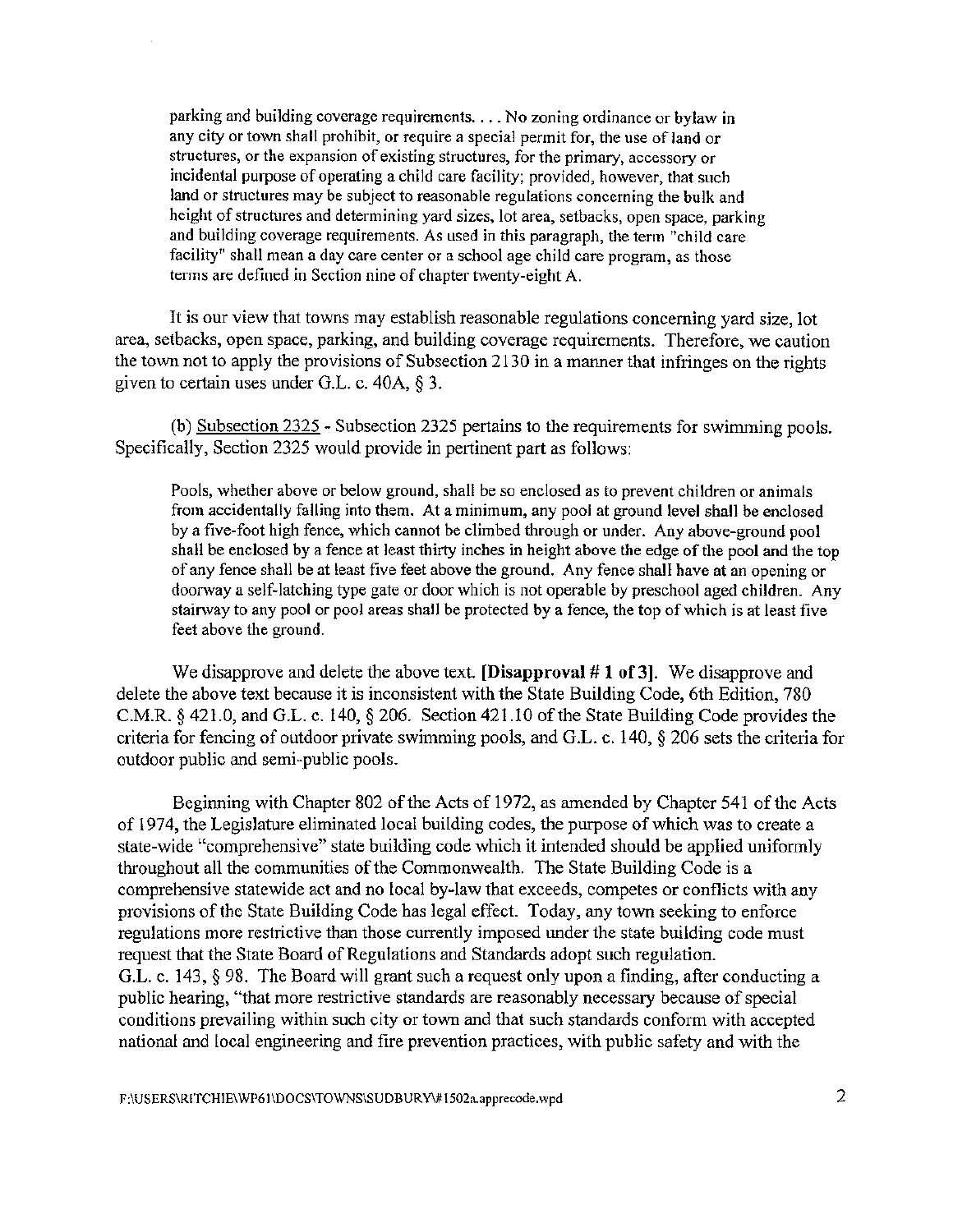general purposes of a statewide building code ... ". Id.

General Laws, Chapter 40A, §3, likewise, begins with the admonition: "No zoning" ordinance or by-law shall regulate or restrict the use of materials, or methods of construction of structures regulated by the state building code  $\dots$ ."

As stated above, the State Building Code preempts local laws. Any provisions of local law that exceeds, competes, conflicts, with the State Building Code or even deals with subject matter that has been preempted by the State Building Code will not have legal effect in the state.

We recognize that this section may include text similar to that in the State Building Code. However, by including text similar to that found in the the State Building Code in the town's by-laws, the issues of enforcement and appeal become clouded. By including such a section in the town by-laws, people may think that relief from such requirements may be granted at the local level rather than through the mechanism provided for in the State Building Code. It is for these reasons that we disapprove and delete Section 2325.

(c) Subsection 2632 - Subsection 2632 pertains to height limitations and amateur radio operations. Specifically Subsection 2632 would provide in pertinent part as follows:

... except towers, whether or not they are to be attached to any building, may be erected for the sole purpose of amateur radio operation in any district in the Town if a permit is granted by the Board of Appeals subject to such conditions and regulations as may be imposed by such board which shall include a provision that. in the event of the discontinuance of any such tower either by limitation of time or otherwise. that the expense of the demolition and removal of all the component parts thereof from the land on which it may stand. shall be borne by the permittee, and, to insure the faithful performance of such provision the permittee shall furnish a surety company bond to the Town as obligee together with the owner of the land on which such tower may be erected, if it be not owned by the permittee. in a penal sum which shall not be less than the estimate cost of the demolition and removal of component parts as aforesaid, plus twentyfive percent (25%); and said bond shall be in such form as shall be approved by the Town Counsel.

(Emphasis added.)

The above underlined text is disapproved and deleted. **[Disapproval# 2 of** 3] The basis of our disapproval is that the above underlined text is inconsistent with General Laws c. 40A,  $\S$  3. Specifically, G. L. c. 40A, § 3, states in pertinent part:

No zoning ordinance or by-law shall prohibit the construction or use of an antenna structure by a federally licensed amateur radio operator. Zoning ordinances and by-laws may reasonably regulate the location and height of such antenna structures for the purposes of health, safety, or aesthetics; provided, however, that such ordinances and by-laws reasonably allow for sufficient height of such antenna structures so as to effectively accommodate amateur radio communications by federally licensed amateur radio operators and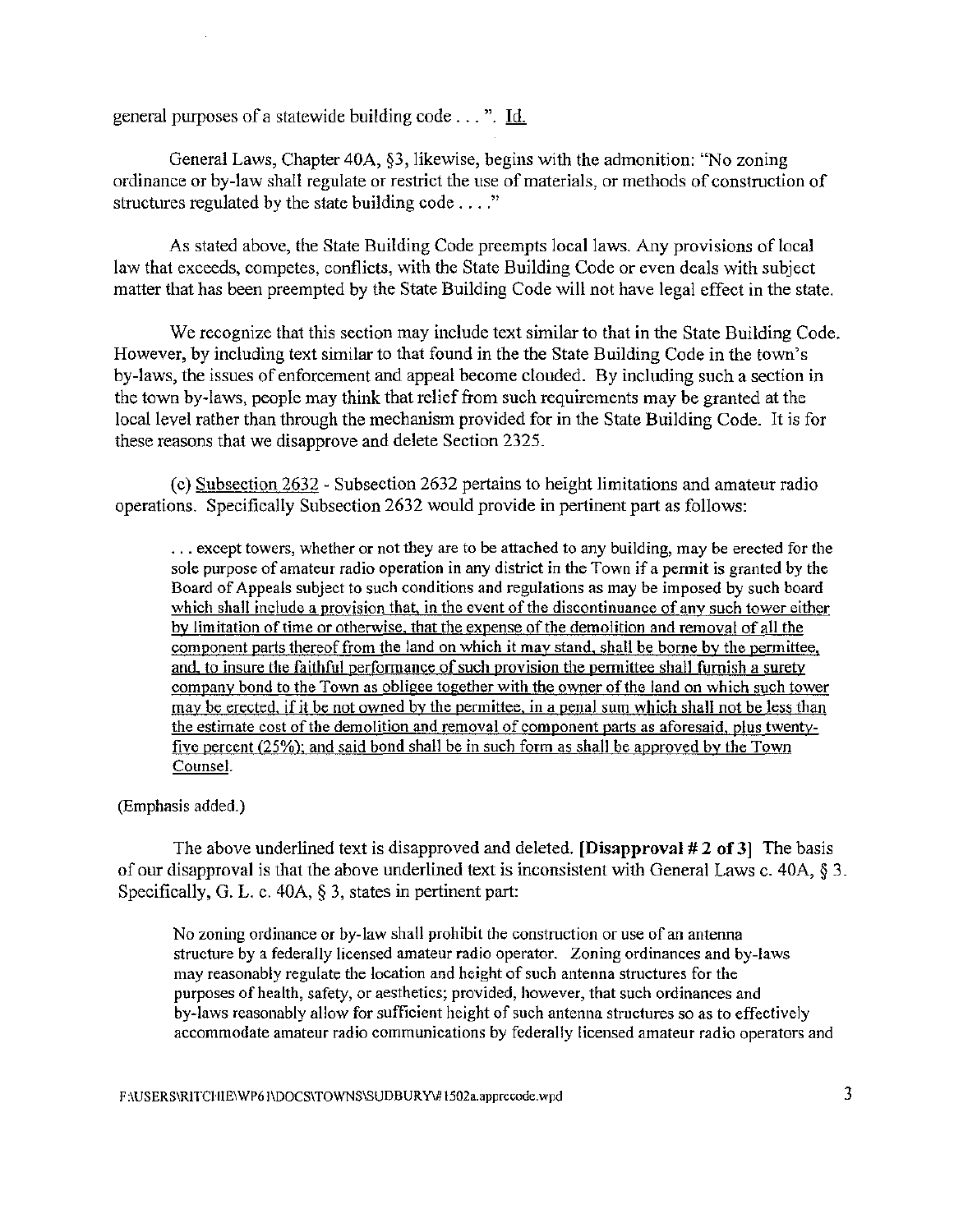constitute the minimum practicable regulation necessary to accomplish the legitimate purposes of the city or town enacting such ordinance or by-law.

General Laws Chapter 40A, § 3, allows cities and towns to "reasonably regulate" the height and location of such towers. The protections accorded to antenna structures of federally licensed amateur radio operators continue for so long as the license is in effect. The above underlined text purports to constrict the scope of those protections beyond the limited extent permitted by Section 3, i.e., the location and height of such antenna structures for the purposes of health, safety, or aesthetics. For this reason we find the text to be inconsistent with the provisions of G.L. c. 40A, § 3, and must be disapproved and deleted.

While we do not find the permit process provided for above to be facially inconsistent with state law, we caution the town that pursuant to G.L. c. 40A, § 3, regulations imposed by the permit granting authority may only relate to location and height of antennas for the purposes of health, safety, and aesthetics.

(d) Subsection 3233 - Subsection 3233 authorizes the Board of Selectmen to establish and from time to time review a sign permit fee. In approving this section, we caution the town to apply Section 3233 in a manner that does not result in the fee being considered an unlawful tax. Valid fees are distinguishable from invalid taxes by three criteria: (i) the fee is assessed for a particular government service benefitting the party paying the fee in a manner not shared by other persons; (ii) the person assessed has the option to decline the service and thus avoid the charge; and (iii) the amounts paid compensate the town for its costs and expenses of providing the services rather than raising revenues. Emerson College v. Boston, 391 Mass. 415, 427-428 (1984).

(e) Subsection 3252 - Section 3250 pertains to signs that do not require a sign permit. Specifically, Subsection 3252 pertains to religious institutions and provides in pertinent part as follows:

Two signs identifying churches, synagogues, and other similar religious uses are permitted on each street frontage, one of which may not exceed 16 square feet in area and the other of which may not exceed 10 square feet in area. One sign may be a free-standing sign used for notices and announcements of events at the religious institution.

The above text is disapproved and deleted. **[Disapproval#** 3 of 3]. We disapprove and delete the above text because it is inconsistent with the First Amendment to the United States Constitution as applied to the states via the Fourteenth Amendment, and with Article 16 of the Massachusetts Declaration of Rights. Subsection 3252 allows religious signs, but places restrictions on the placement of the signs, that are not placed on other signs that enjoy constitutional protections.

It is well settled that protected speech may be subject to reasonable time, place, and manner restraints as long as legitimate governmental interests exist and are cited as the basis of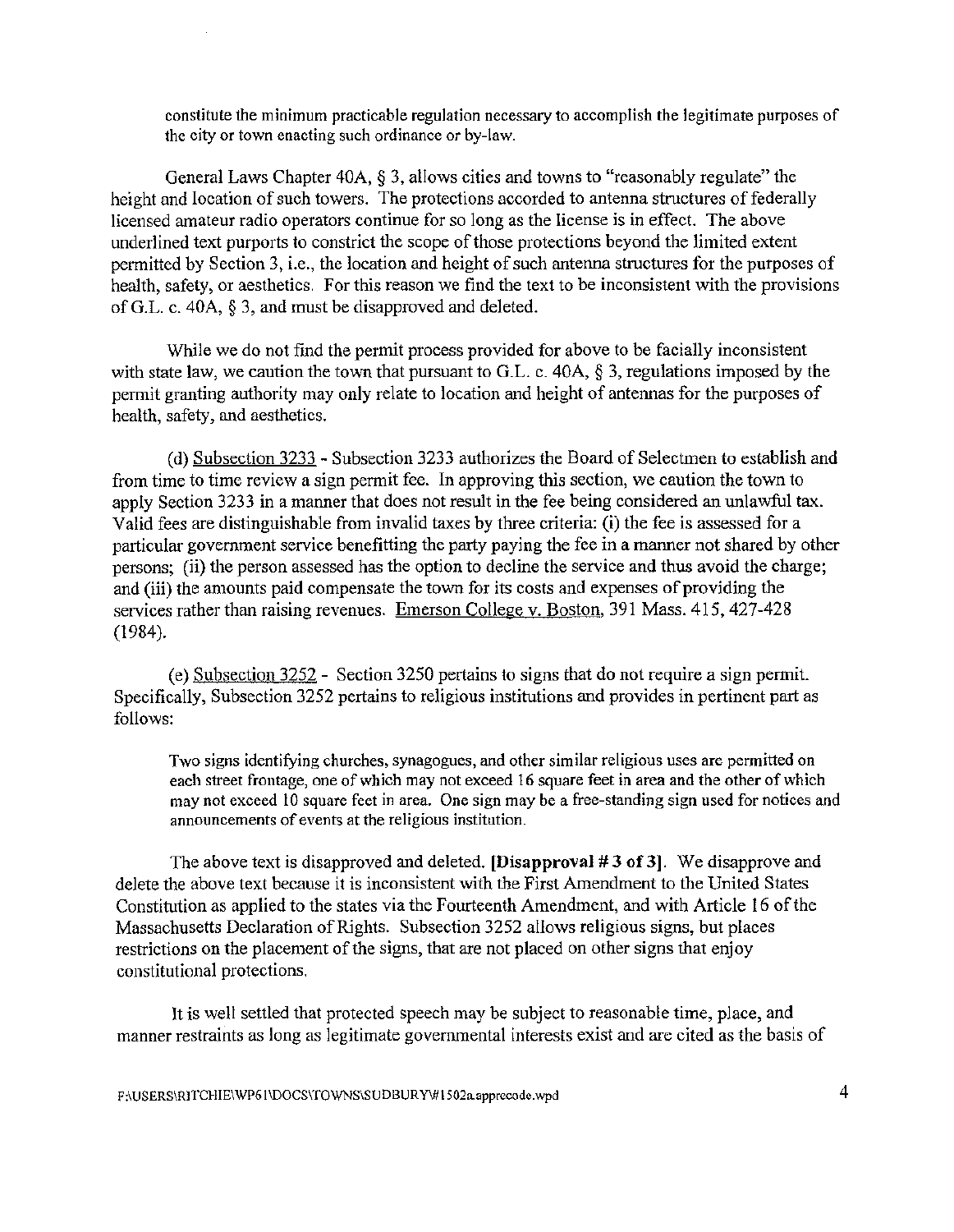restraint. Time, place, and manner restrictions are allowable if they are content neutral; however, the above portion of Subsection 3252 turn expressly on the content of the signs. Other forms of constitutionally protected speech, i.e., political speech signs, and flags, are not subject to such restrictions.

(f) Subsection 4231 - Section 4200 establishes a Water Resource Protection Overlay District, and Subsection 4230 establishes the location of the overlay district. Moreover, Subsection 4231 establishes a procedure for providing relief from the requirements of the overlay district for land that does not possess the characteristics by which the district was delineated.

We call your attention to the provisions of G.L. c. 40A,  $\S$  5, which vests exclusively in town meeting the authority to establish and amend the boundaries of any zoning district. Section 5 states that no amendment of the district's boundaries may lawfully be effected other than by action of town meeting under an appropriate warrant article seeking such action. G.L. c. 40A, §§ 4 and 5.

District boundaries must be shown on a zoning map, and such map is part of the town's zoning by-laws. G.L. c. 40A, § 4. General Laws Chapter 40A, Section 5, provides the procedure that must be followed in order for a zoning by-law change to take effect. Zoning by-laws may not be adopted, amended or repealed unless it is done in compliance with the statutory requirements of G.L. c. 40A, § 5. Moreover, Section 5 states that no amendment of the district boundaries may lawfully be effected other than by action of town meeting under an appropriate warrant article seeking such action. Town meeting alone has the power to change district boundary lines, and this power can not be delegated to any other person or group or automatically triggered by events outside of town meeting. This means that any change to district boundaries, and thus the zoning map, must be accomplished by way of a zoning by-law amendment.

Subsection 4231 places the burden of proof on the owner(s) of the land to determine whether the land at issue possesses the characteristics by which the overlay district is delineated. Therefore, we caution the town that if new or corrected data supports a redefinition of the overlay district boundaries, the act of redefining the boundaries must await town meeting action.

(g) Subsection  $4273$  (c) - We call your attention to what we believe is a typographical error in Subsection 4273 (c). Subsection 4273 (c) refers to the Massachusetts Hazardous Waste Regulations, 310 CAR 30.00. We believe the town meant to refer to 310 C.M.R. § 30.00. We suggest that the town fix this typographical error by way of a zoning by-law amendment at a future town meeting.

**Article** 32 - In approving the mnendments adopted under Article 32, we call your attention to the provisions of G.L. c. 40A,  $\S\S 4$  and 5. Article 32 amends the town's zoning by-law by deleting the existing by-law section pertaining to Flood Plains and inserting an entirely a new section pertaining to Flood Plains. The proposed by-law amendment specifically included the description of the Flood Plain District boundaries.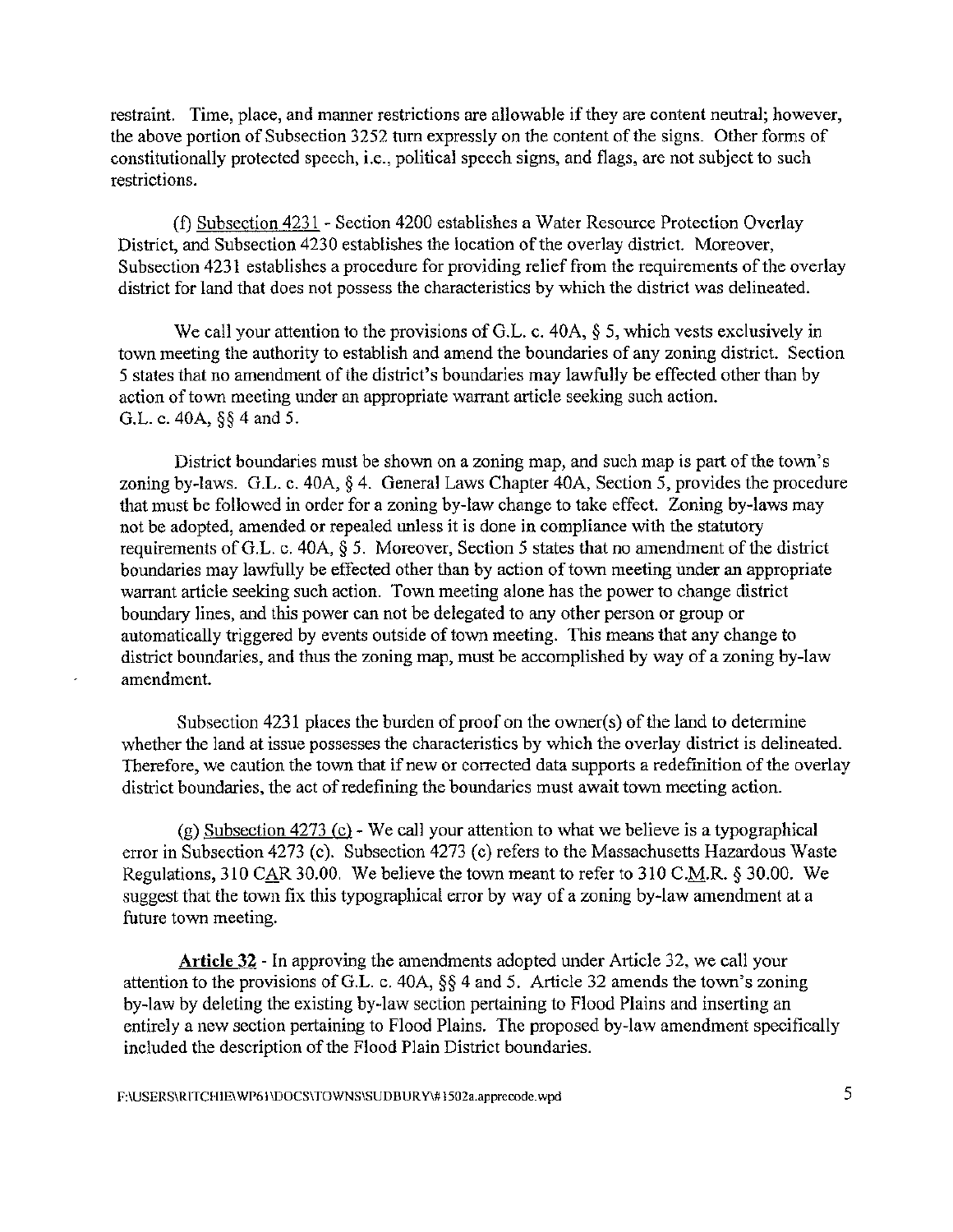In the materials submitted to our Office, we were not provided with a map. We remind the town that if changes in the description of the Flood Plain District result in changes to the boundaries of the district, town meeting is required to amend the zoning map to reflect such change. Since the zoning map is a part of the town's zoning by-laws, revisions to the zoning map must be voted by town meeting and the updated map must be submitted to our Office for review and approval (G.L. c. 40A, §§ 4 and 5.)

Very truly yours,

THOMAS F. REILLY ATTORNEY GENERAL <sup>I</sup>*Qi\_;* ; a.,UJ7

by: Kelli E. Ilawrence, Assistant Attorney General Municipal Law Unit 436 Dwight Street Springfield, MA 01103-1317 (413) 784-1240, x 46

enc. pc:

Town Counsel

\_ .. ,

F:\USERS\RITCHIE\WP61\DOCS\TOWNS\SUDBURY\#1502a.apprecode.wpd 6